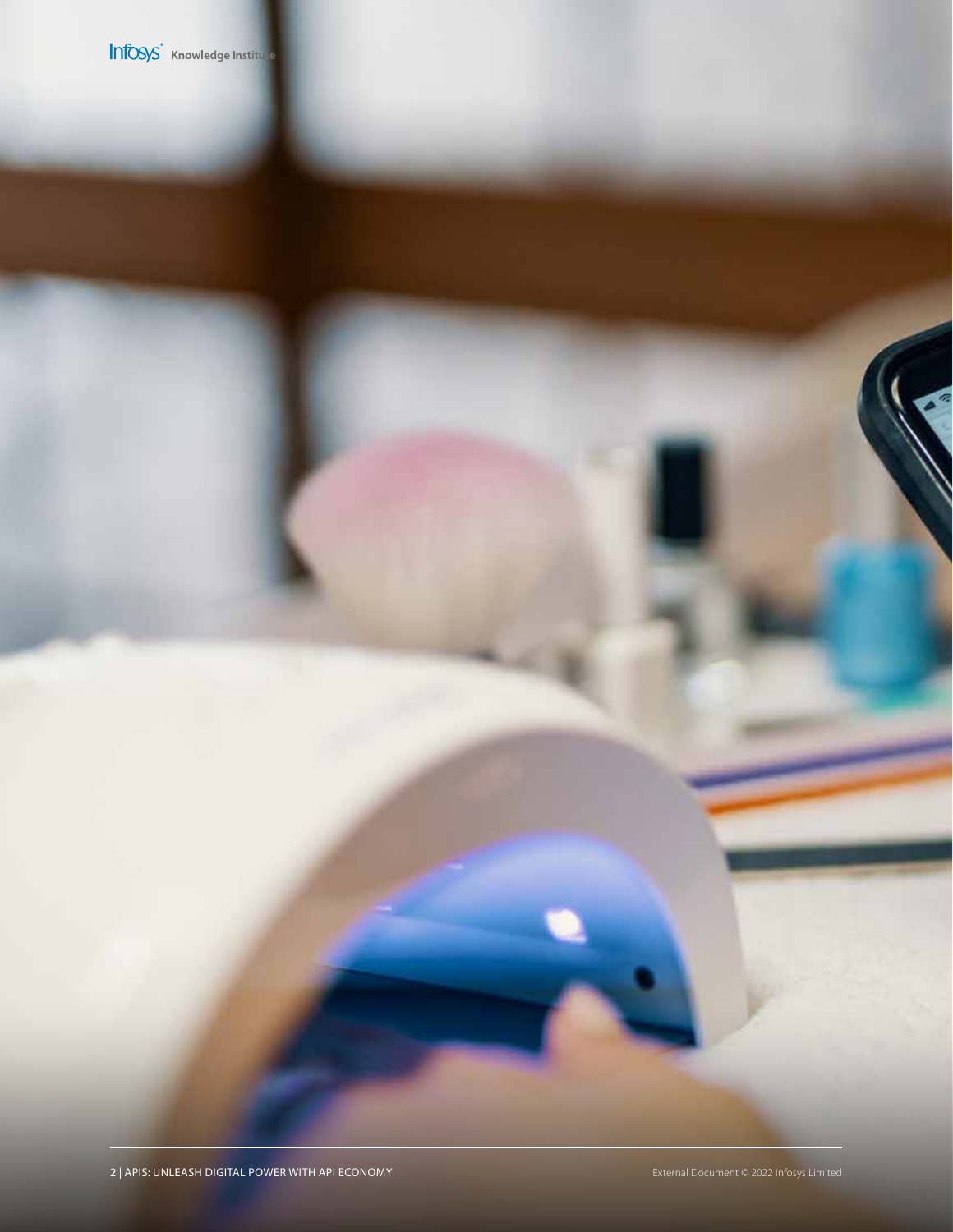# Contents

AssetBank

| Hyperscaler ecosystem, connected marketplaces, and platform economy |    |
|---------------------------------------------------------------------|----|
| Architecture and design                                             |    |
| Languages and ecosystems                                            |    |
| Frameworks and stacks                                               |    |
| <b>Tools</b>                                                        | 14 |
| API platforms                                                       | 16 |
| Glossary                                                            | 18 |
| Advisory council and contributors                                   |    |

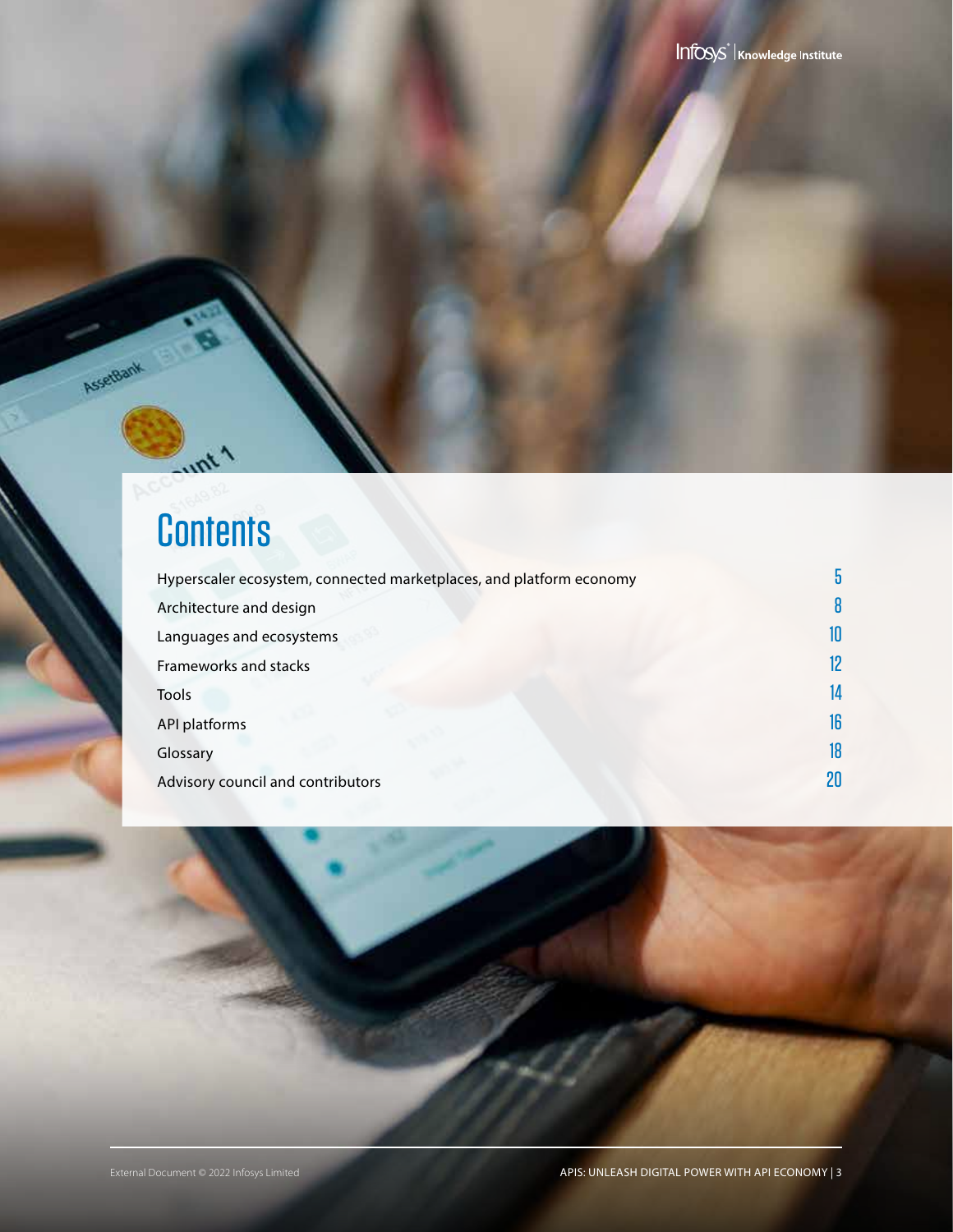**Enterprises progressively shift to cloud and hybrid ecosystems to accelerate their digital journey. API-led transformation helps expand businesses, modernize core functions, and enhance customer experience.**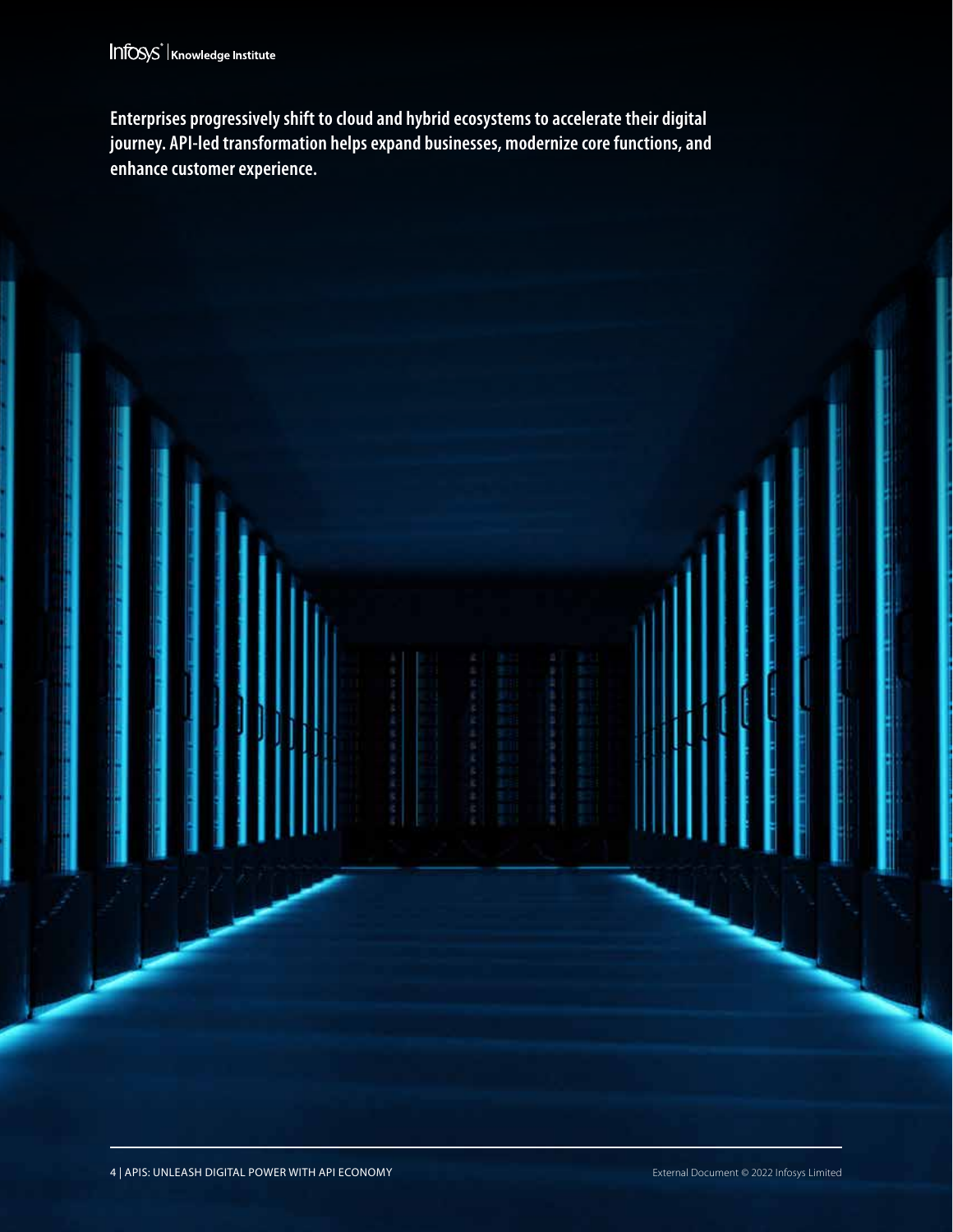<span id="page-4-0"></span>Enterprises rely heavily on application programming interfaces (APIs) and microservices to build and connect applications. In the application development ecosystem, API is the visible layer and distributed application runtime, containers, interfaces, integration, serverless computing, DevSecOps tools and platforms work as catalysts. APIs are layered over on-premises systems to promote partner connectivity and developer productivity.

Enterprises must closely monitor the collaboration and connectivity between applications, data, and processes and explore ways to utilize data sources to become more resilient and agile. They should also decompose and deploy applications as independent units. Together, APIs and microservices developed over the cloud will support these efforts and help businesses fast-track to a platform economy and hyperscaler ecosystem. The platform economy entails developing repeatable, composable, and reactive applications that are scalable, distributed, and run on any cloud platform. Other outcomes include AI-assisted development to increase productivity, DevSecOps to enable extreme automation, and new ways of connecting applications.

## Hyperscaler ecosystem, connected marketplaces, and platform economy

Digital platforms have become the de facto way to conduct businesses as they enable real-time responses, personalized connections, and an omnichannel experience. Only companies that unlock the potential of the API ecosystem and modernize their core business integration will succeed in this new paradigm.

The SOA wave (horizon 1, H1) established better connectivity through standardized interfaces between systems. However, the SOA could not eliminate monolithic and on-premises systems that slowed performance and inhibited fast responses. Thereafter,

the boom in digital economy over last decade pushed many businesses towards embracing APIs on their digitization journey (H2). During this phase, service automation, backed by Agile practices, became dominant.

IT teams can abridge the multifaceted service-oriented architecture (SOA) culture by employing key characteristics of the API economy — automation, platform-as-aservice (PaaS), agile practices, and 12-factor app principles. For instance, platforms boost productivity and increase efficiencies by eliminating manual intervention and providing access to prebuilt components.

Indicators for the next horizon (H3) point to a platform economy and hyperscaler ecosystem. In H3, the focus is to maximize flexibility, agility, and resilience, and deliver intelligent business platforms that provide mobile- and AI-first experiences through microgateways, hybrid APIs, microservices, and edge APIs.

Infosys' One Cloud Marketplace and One Cloud Sandbox address two fundamental needs of the API journey. They provide governance solutions for all users, including businesses, IT, and developers.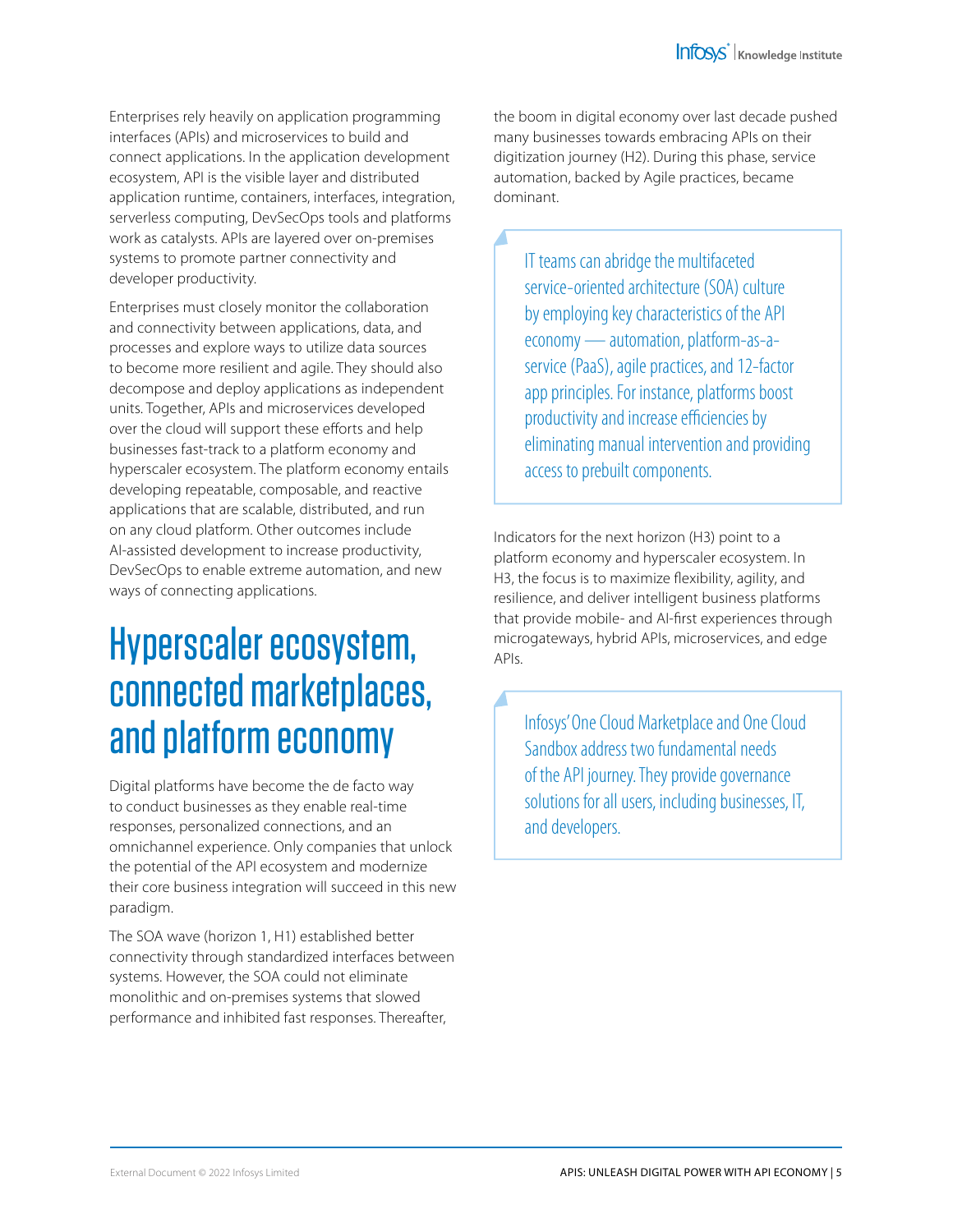#### **Figure 1. Adapting to market dynamics across the three horizons**

#### **KEY PATTERNS CHARACTERISTICS**

- Reactive streams
- Distributed application runtime
- Beyond REST
- AI-assisted dev
- Micro-gateways
- Mesh architecture
- DevSecOps
- GraphQL
- Edge APIs
- Protocol agnostic and open specifications
	- Light-weight orchestration
	- Multi-channel and personalized experience
	- Business capabilities packaged as single unit
	- Reactive and resilient
	- Driven by industry standards

**PLATFORM ECONOMY AND HYPERSCALER ECOSYSTEM H3**

**Intelligent and Sentient-driven**

In an increasingly interconnected digital world, enterprises must strive for harmonization without conceding flexibility, agility and resilience. Enterprises increasingly depend on platforms and hyperscalers to help them establish intelligent and sentient-driven organizations.

- μServices
- Low-code, no-code
- Opensource
- Container
- Serverless
- DevOps
- Lightweight frameworks
- APIs as a product
- Opinionated and driven by enterprise standards
- 12-factor app principles
- Automation
- Agile practices
- Hybrid deployments
- Platform as a service

#### **Innovate, Transform, Reimagine Business API ECONOMY H2**

Driven by an intensely competitive world and a constantly evolving digital ecosystem, enterprises have relied on innovation and transformation agendas to propel their businesses forward. The building blocks for a digital economy have undoubtedly been APIs as they are tailor-made for a high-performing environment.

- Monolithic
- On-premise
- Licensed products
- Manual packaging

Source: Infosys

- 
- Waterfall SDLC model

#### **Better Connectivity SERVICE-ORIENTED ARCHITECTURE H1**

- Tightly coupled architecture
- 

Practices, Frameworks, Governance Practices, Frameworks, Governance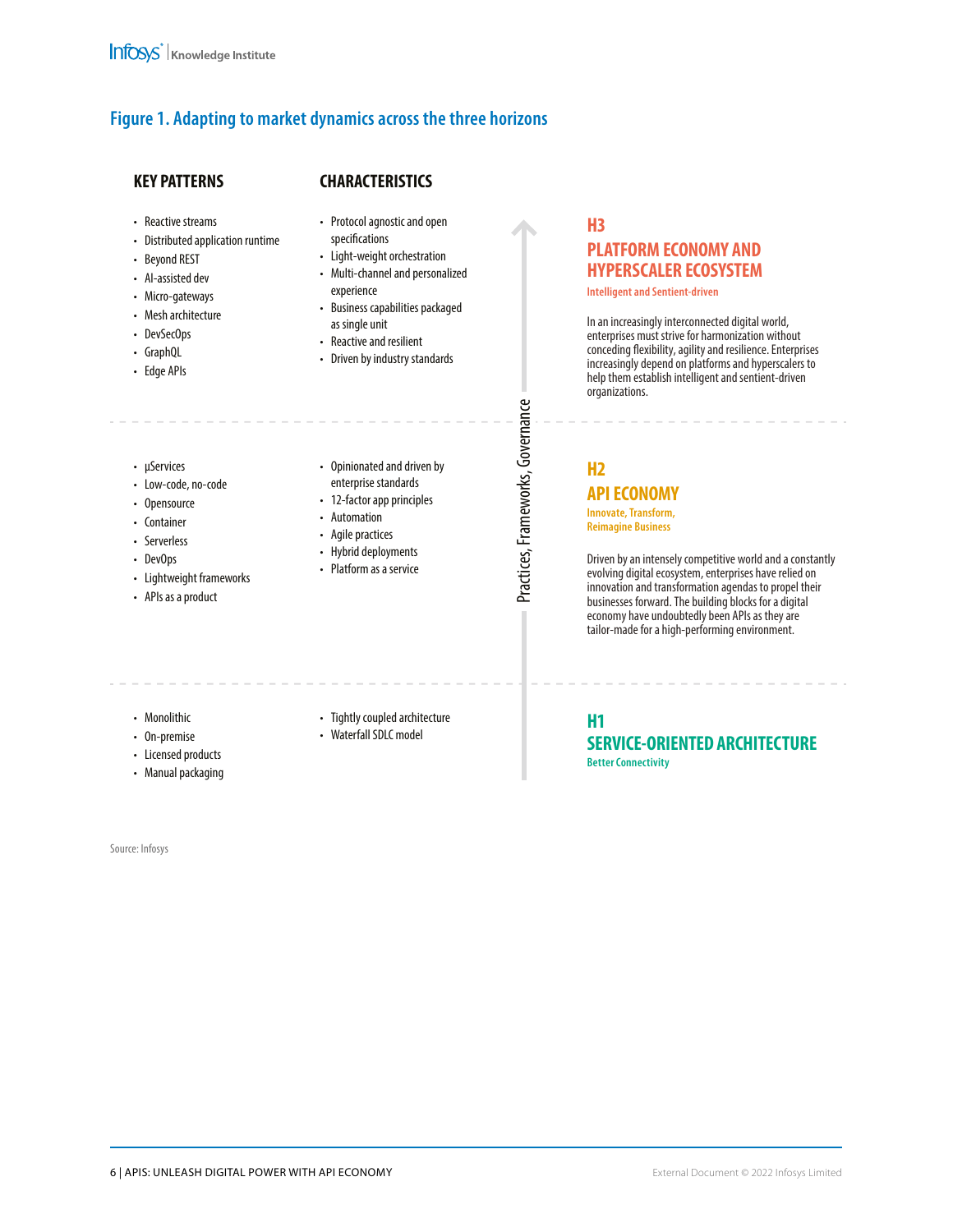Enterprises need to consider the following five API subdomains to transition to H3:

- **1. Architecture and design**
- **2. Languages and ecosystems**
- **3. Frameworks and stacks**
- **4. Tools**
- **5. API Platforms**

#### **Figure 2. Key trends across API subdomains**



Trend 1: Adoption of CNCF standards increases

**Architecture and design**

Trend 2: New application layer protocols replace HTTP REST for greater efficiency



Trend 3: Go and Kotlin become the primary choice for lightweight microservices

**Languages and ecosystems** Trend 4: .NET 5 improves developer experience and unifies runtime behavior on multiple platforms



Trend 5: Focus shifts from languages and frameworks to stacks

**Frameworks and stacks**

Trend 6: Polyglot frameworks gain prominence



Trend 7: Browser-based IDE and cloud workspaces proliferate

**Tools**

**API Platforms**

Trend 8: Cloud engineering using DevSecOps becomes a norm

Trend 9: Complete API-driven infrastructure proves efficient in handling multiple cloud platforms

Trend 10: Enterprises increasingly adopt API marketplace solutions

Trend 11: LCNC platforms accelerate API adoption

Source: Infosys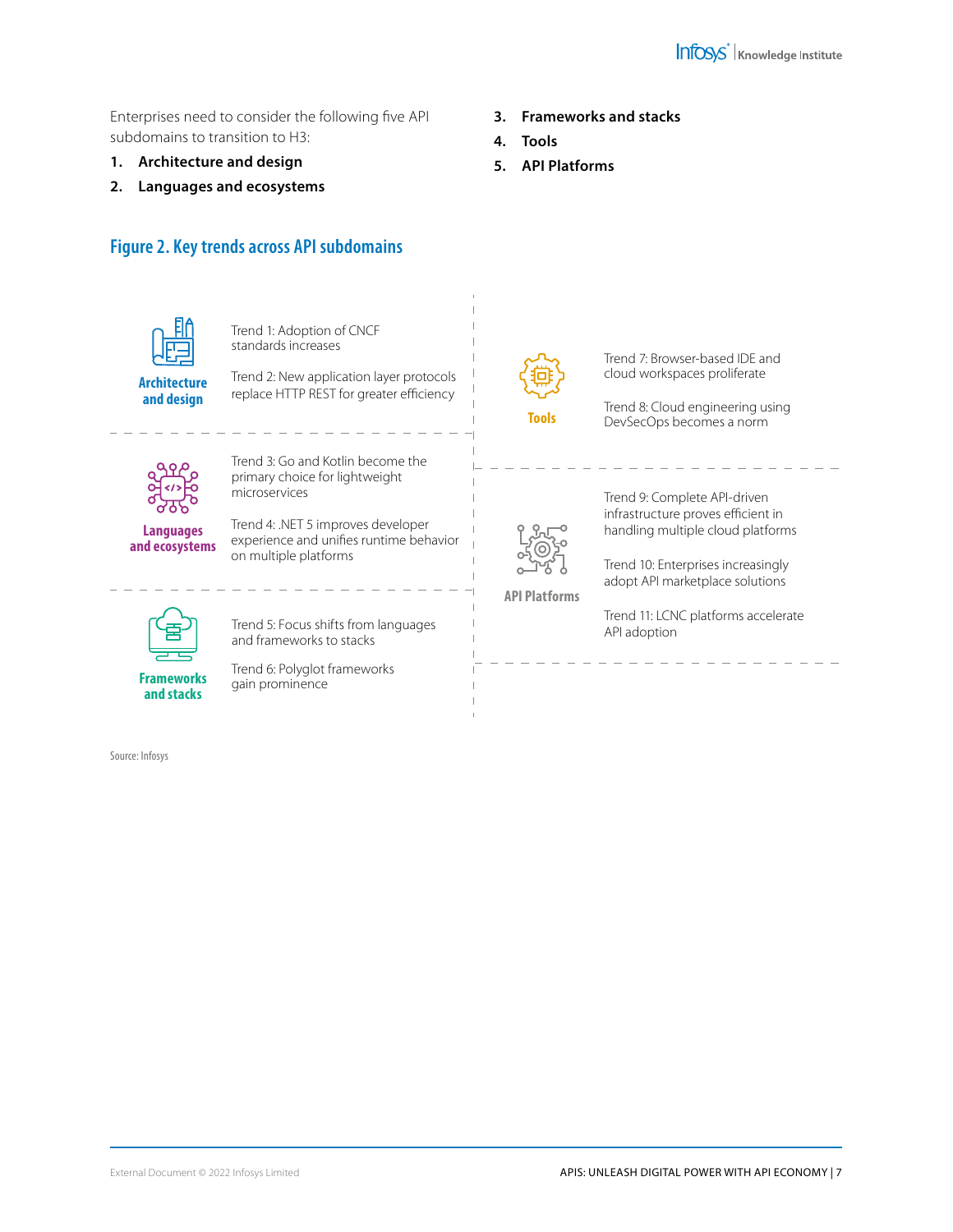# <span id="page-7-0"></span>ARCHITECTURE AND DESIGN



Architecture paradigms have significantly evolved. Initially (H1), the trends revolved around monolithic services and web applications, with centralized integration achieved through the enterprise service bus. H2 heralded an API-first approach with distributed microservices architecture, modular monoliths, and API-driven integration as well as agile scale and automation. In H3, microservices architecture (with requirements from the Reactive Manifesto) will continue to proliferate with advanced technology levers such as container orchestration platforms, serverless computing, data mesh, security mesh, event mesh, low-code, no-code (LCNC), cloud-native tools, and frameworks. The microservices ecosystem will further evolve with consortiums such as the Cloud Native Computing Foundation (CNCF).

#### **Trend 1: Adoption of CNCF standards increases**

The microservices architecture helped achieve ondemand elasticity and scalability of APIs for both on-premises and public hyperscaler infrastructure. APIs

and microservices had to deploy hybrid infrastructure in addition to serverless infrastructure to support evolving requirements. This highlighted the necessity to standardize orchestration, container management, cluster management, and circuit breaker and monitor hybrid and serverless infrastructure. The CNCF curates and promotes open-source projects that enable modern, cloud-native applications. The industry now moves toward the adoption of projects in the CNCF landscape to quickly build open-source, cloud-native, LCNC tools, and agnostic applications.

Modern practices (microservices, monitoring, logging), packaging (containerization, orchestration), and automation (DevOps-based pipelines) are crucial to cloud-native solution delivery. The CNCF acts as a repository for trusted open-source projects such as Kubernetes, HELM, Jaeger, and Istio that are used in several deployments today.

Enterprises must work toward standardizing cloudnative development. The CNCF cloud-native landscape is a good reference to identify and use appropriate building blocks. Technology leaders like Google,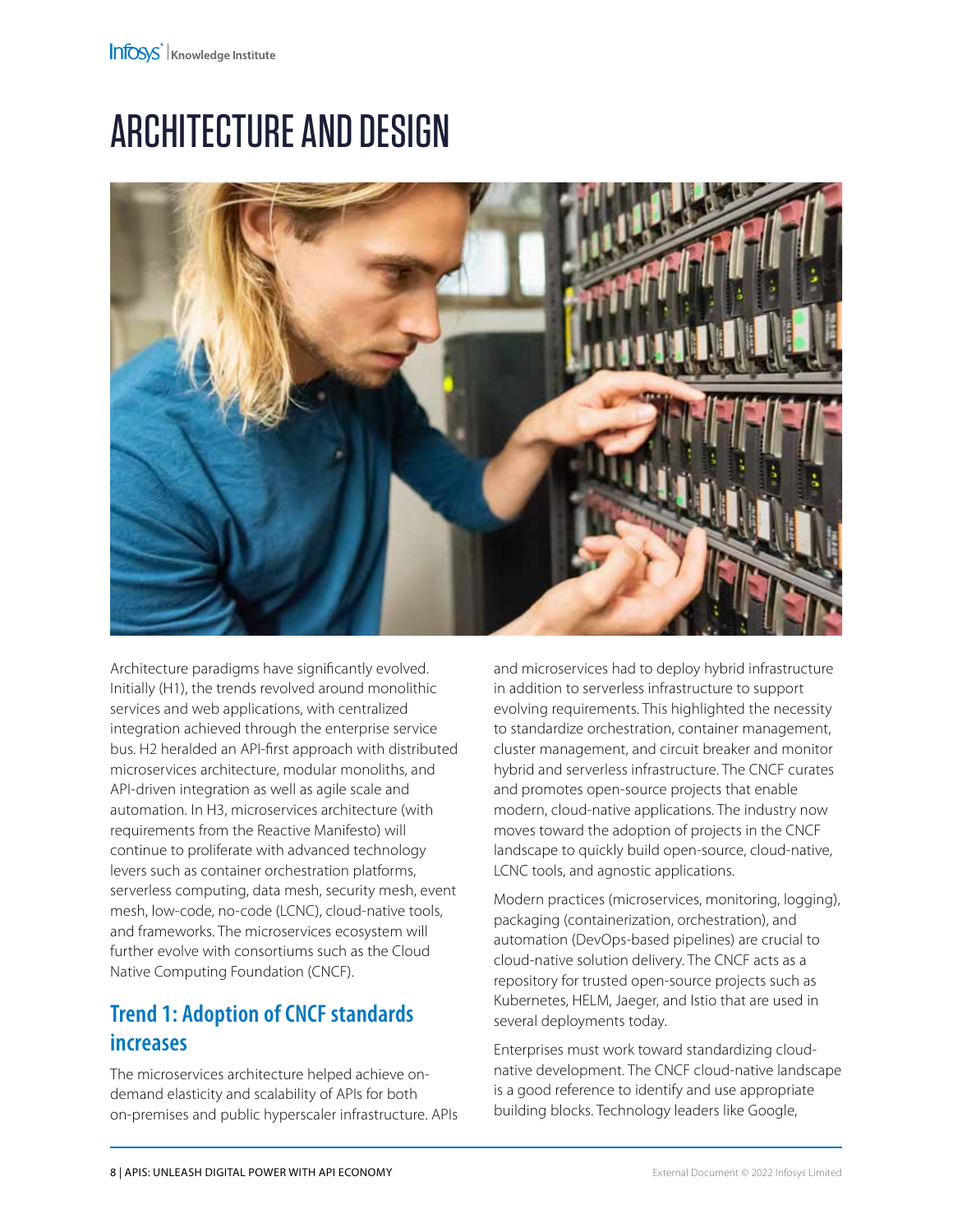Microsoft, Amazon, and Cisco are members of the CNCF. Microsoft's recent distributed application runtime (DAPR) framework (a portable, event-driven runtime building block for microservices) already incorporates the CNCF interactive landscape to help build cloud-native solutions.

An American consumer goods corporation partnered with Infosys to modernize and develop a next-generation handheld platform for in-store order capturing and customer experience services. The platform followed an API-driven and domain-led design approach. It was developed using cloud-native, containerized microservices, and event mesh technology stacks. The solution was designed, built, and rolled out to sales representatives in just 16 months, reducing overhead costs in running handheld devices and enabling real time integration of data and insights. The platform was expanded to run in an Active-Active mode to achieve higher efficiency and meet growing business demands. It also enhanced resiliency for disaster management and data recovery.

#### **Trend 2: New application layer protocols replace HTTP REST for greater efficiency**

Hyperscaler adoption has enhanced focus on security, performance, lightweight containers, and availability. The APIs and microservices should support the hybrid user interface/user experience ecosystem in addition to serverless solutions. This has brought a new requirement to look beyond TCP/IP, HTTP protocols. Previously, interservice communications in the microservices world were primarily REST, despite their complexity and inefficiencies in certain use cases. Microservices solutions increasingly use new application layer protocols like Google's Remote Procedure Call (gRPC) and RSocket for improved security and lightweight deployment images to support serverless needs.

Modern cloud-native systems need to support multiple application protocols in the context of use-case needs. A good example of a mixed implementation is the use of potentially different application protocols in query (REST/HTTP) and response (GraphQL) flows. A mix of application protocols (REST/gRPC/GraphQL) help improve efficiencies. Additionally, soon application protocols based on HTTP/3 will also be a part of the broader pool protocols.

Infosys partnered with a manufacturing giant to architect and develop a multicloud microservices platform. The solution involved various modern application layer protocols other than HTTP REST (gRPC, event messaging) to integrate with services across the landscape.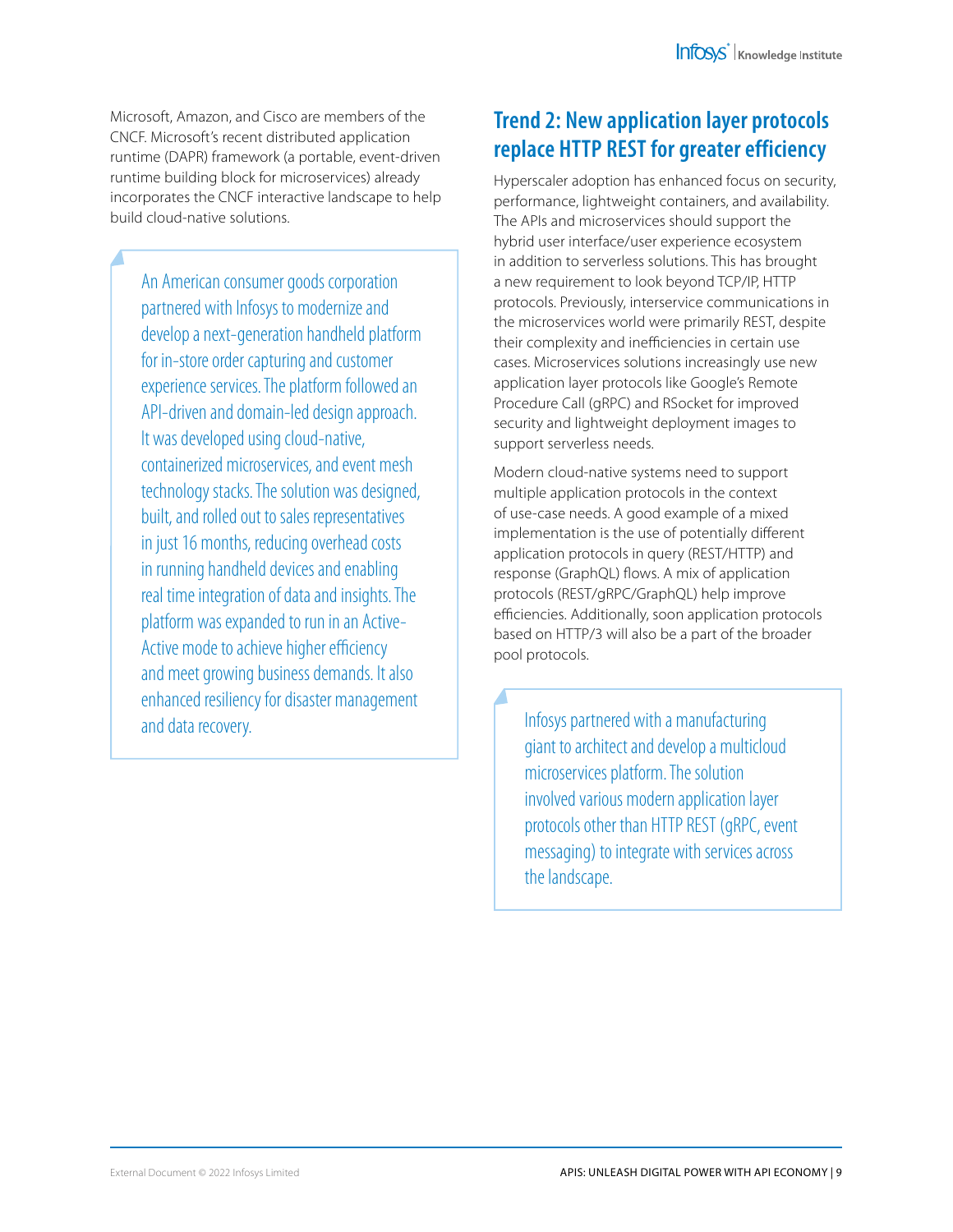# <span id="page-9-0"></span>LANGUAGES AND ECOSYSTEMS



Programming languages are the core of the technology landscape and include procedural, objectoriented, functional, imperative, and declarative languages. Several programming languages have evolved to work across different paradigms. Over the past decade, prominent languages such as Java, C#, Python, JavaScript, and C/C++ underwent significant changes to remain relevant in today's era of microservices and cloud-native, highly resilient applications.

Java virtual machine (JVM) has been a platform of choice for building cross-platform programming languages. Languages such as Scala, Kotlin, and Clojure are popular because of the Java ecosystem. These languages provide flexibility to use existing libraries and frameworks. Some other popular languages are .C#, C++, and F# that run on the .NET CLR ecosystem.

With the ECMAScript specification evolving every year, JavaScript adopts these specifications to become more impactful. The Node ecosystem and programming paradigm (functional, event-driven, prototypical inheritance, and the ability to run at the client and server sides) have boosted the pace of innovation. RUST and Go are some of the preferred system development languages.

#### **Trend 3: Go and Kotlin become the primary choice for lightweight microservices**

Go offers high runtime efficiency with strong memory safety, garbage collection, and structural typing. It is already a top choice for system design and is widely used for microservices. Infosys uses Go for projects with critical memory footprint.

Primarily evolved from Android developers, Kotlin, is gaining attention in the microservices domain due to its conciseness, interoperability, and safe programming features. Banking, telecom, and other sectors adopt these languages as part of their modernization programs to develop large, cloud-native, and scalable microservices.

Typically, Java, .NET, JavaScript, or Python, in combination with frameworks such as SpringBoot, Django, and Nameko, were used to develop microservices. The outcome was bulky applications that consumed significant memory and lacked resilience. With the advent of languages (such as Go) and polyglot VMs (such as GraalVM), application teams now have a choice of languages and access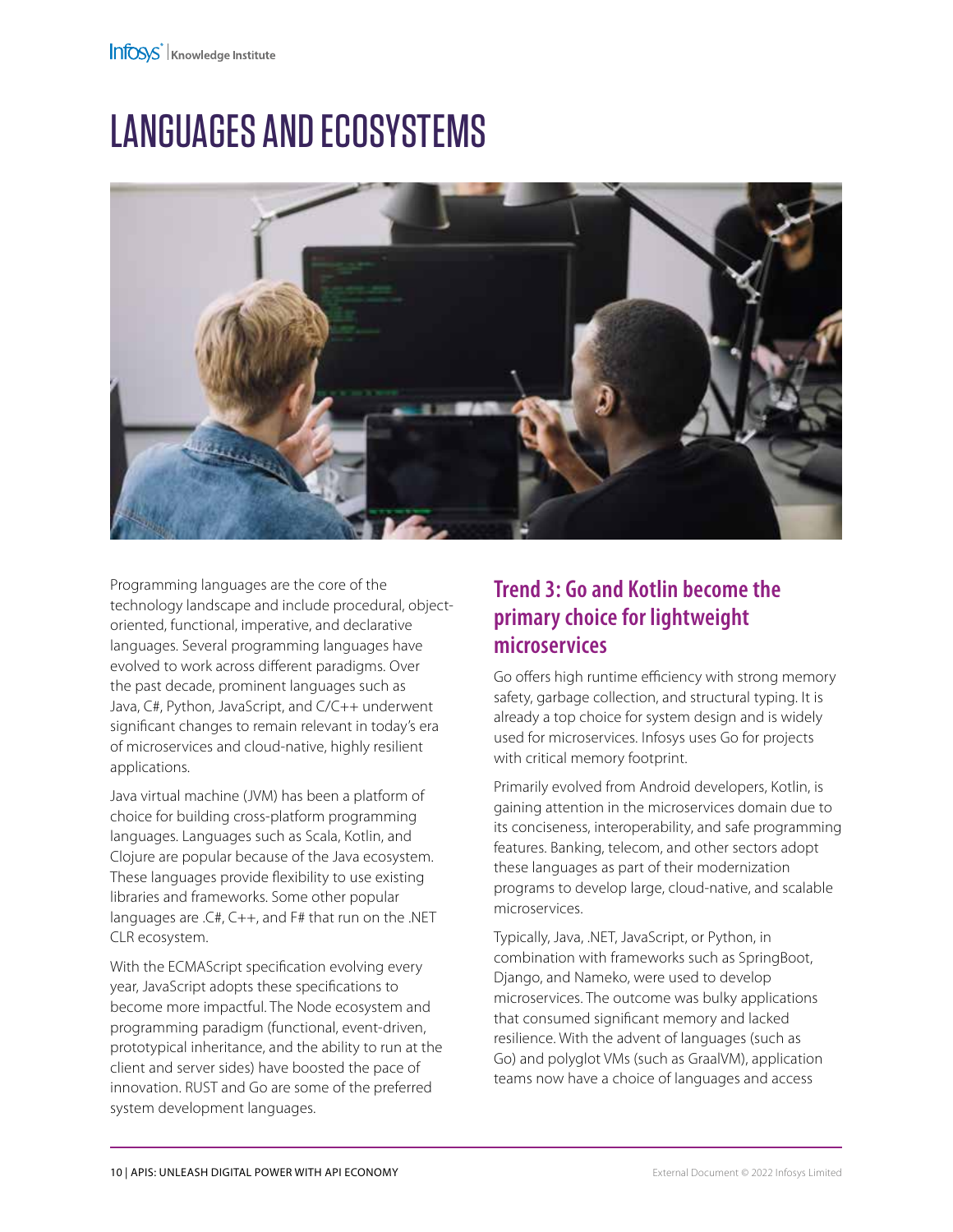to advanced tools to debug, monitor, profile, and optimize resources consumption. Notably, polyglot VMs support multiple languages and libraries.

For many engineering platforms, Go has become a preferred language with its efficient memory management capabilities. Infosys DevOps platform, rebuilt on Go, can reduce the memory footprint threefold.

#### **Trend 4: .NET 5 improves developer experience and unifies runtime behavior on multiple platforms**

The release of .NET unified ASP.NET, .NET Core, Entity Framework Core, WinForms, Windows Presentation Foundation, Xamarin, and ML.NET and provide a single platform to build cross-platform applications.

The .NET framework was initially designed to build a robust framework for Windows-based desktop, web, and enterprise applications. The addition of .NET Core provided support for non-Windows environments, although it required different libraries to develop other applications for mobile, desktop, and Windows Communication Foundation. The new .NET 5 unified platform aims to provide a rich developer experience with high performance and scalable, consistent runtime behavior on multiple target platforms simultaneously.

.NET 5 takes the best of .NET Core, .NET Framework, Xamarin, and Mono to produce a single .NET runtime and framework that can be used everywhere.

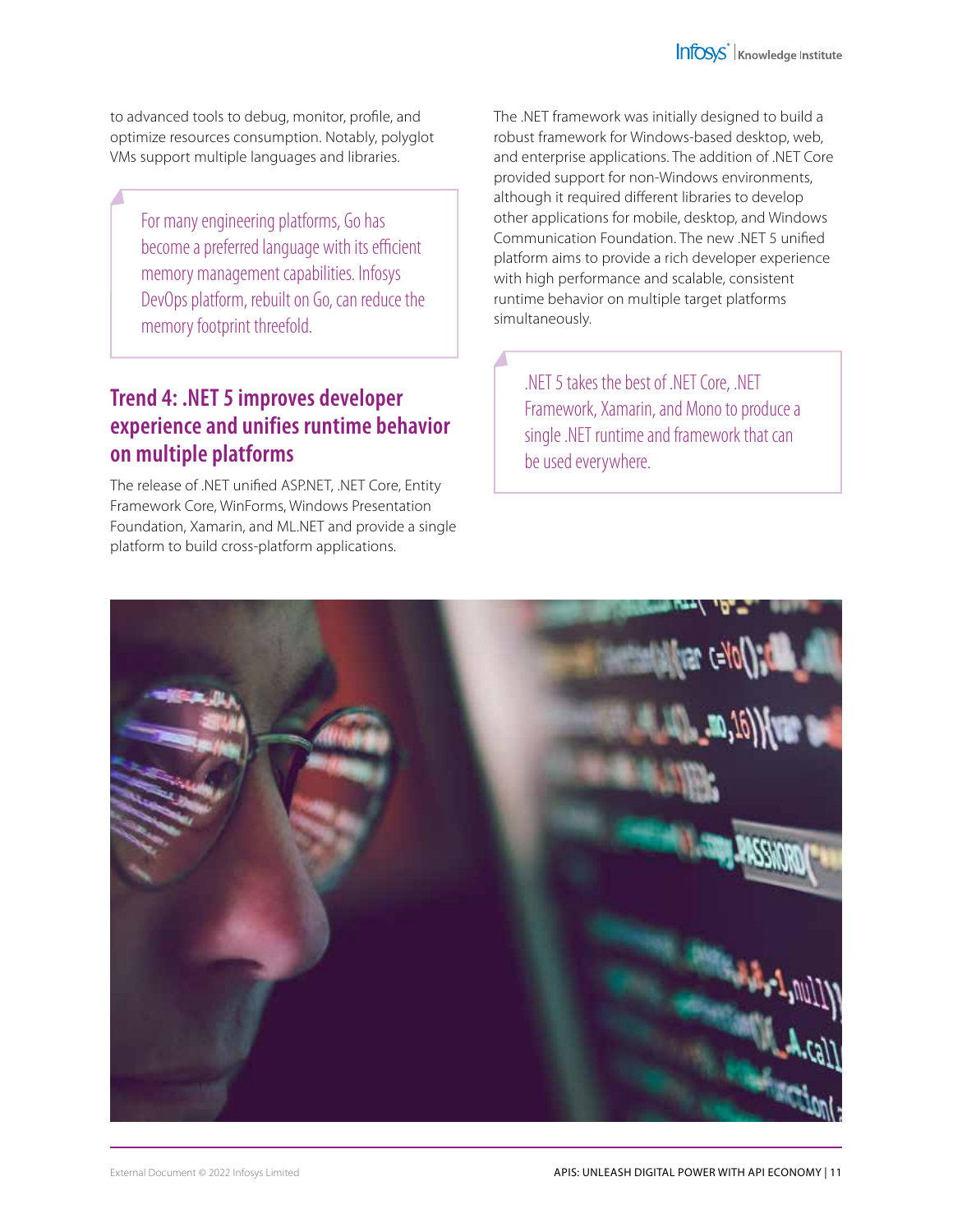## <span id="page-11-0"></span>FRAMEWORKS AND STACKS



As reactive and serverless architectures become a priority, cloud-specific frameworks (Sparta and Flogo Core), and modern Java frameworks (Quarkus and Micronaut) are fast emerging. CloudEvents and NATS are two prominent CNCF projects in the integration space. While CloudEvents standardizes the event data format and makes it vendor neutral, NATS provides a high-performance messaging system. As Kubernetes gains momentum, its native frameworks such as Camel-K, TriggerMesh, Kogito, and Zeebe provide integration and a workflow engine. Data serialization has seen advances with Google's protocol buffers (Protobuf) and Apache Avro, as these formats are much smaller and faster than the regular JavaScript object notation.

#### **Trend 5: Focus shifts from languages and frameworks to stacks**

With the evolving microservices landscape, more frameworks, messaging systems, transport layers, data serialization formats, APIs, etc., will emerge. Since these components constitute a whole stack of offerings,

developers are less likely to choose individual languages and frameworks for their application development.

Earlier, the microservices component landscape offered few choices. Developers were forced to select individual languages and frameworks; web application stacks such as LAMP, WISA, MEAN, and PERN; and Netflix OSS microservices stacks. Some of these stacks are now obsolete, while others try to catch up with required augmentation with newer components to work properly. However, with today's ultralow latency, highly efficient data serialization, and API querying options, these stacks will become more powerful.

A large financial institution, in partnership with Infosys, developed the GRAND stack framework to modernize its payment services technology. This stack uses native end-to-end synergies in place of individual programming languages.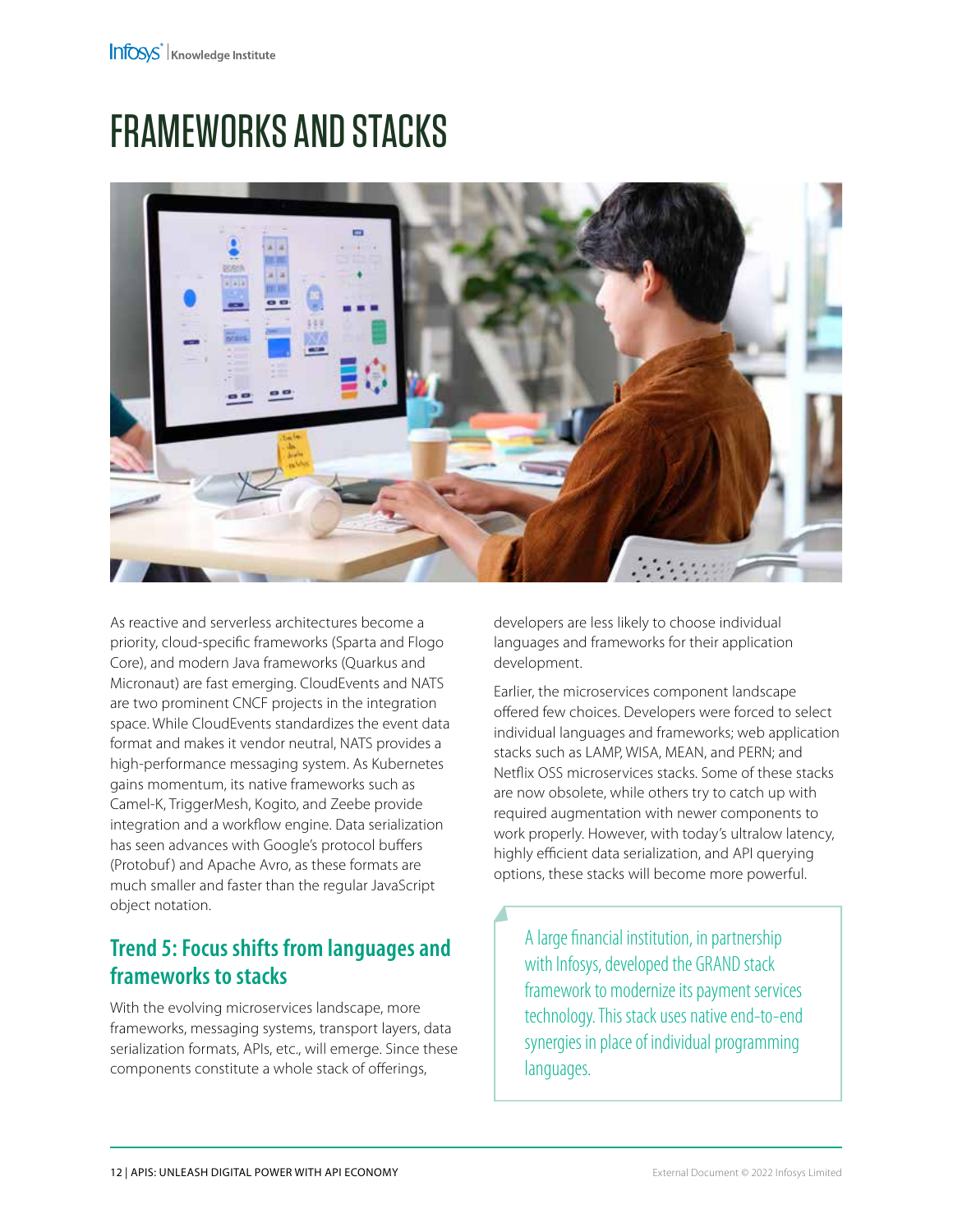#### **Trend 6: Polyglot frameworks gain prominence**

Modern Java frameworks that offer fast throughput and nominal startup time (e.g., Quarkus, Micronaut, and Helidon) have become instrumental in robust microservice and serverless application builds. These frameworks support Amazon Web Services (AWS) Lambda, and Azure Functions, as well as non-blocking reactive styles of programming and declarative types.

Earlier, the absence of appropriate dependency injection standards, JVM-related limitation on the modules and cloud-native features drove the community/enterprise to use Spring as a de facto standard of development despite Spring lacking the memory efficiency.

New frameworks are polyglot in nature, with serverless extensions and Kubernetes support. While polyglot VM offers ahead-of-time compilation, the frameworks support compile-time dependency injection and greatly enhance the developer experience and runtime performance.

Infosys has used Reactive Frameworks in several engagements. It is now exploring the use of Quarkus, which focuses on nonblocking, fast throughput, and minimal startup time to handle massive concurrent sessions.

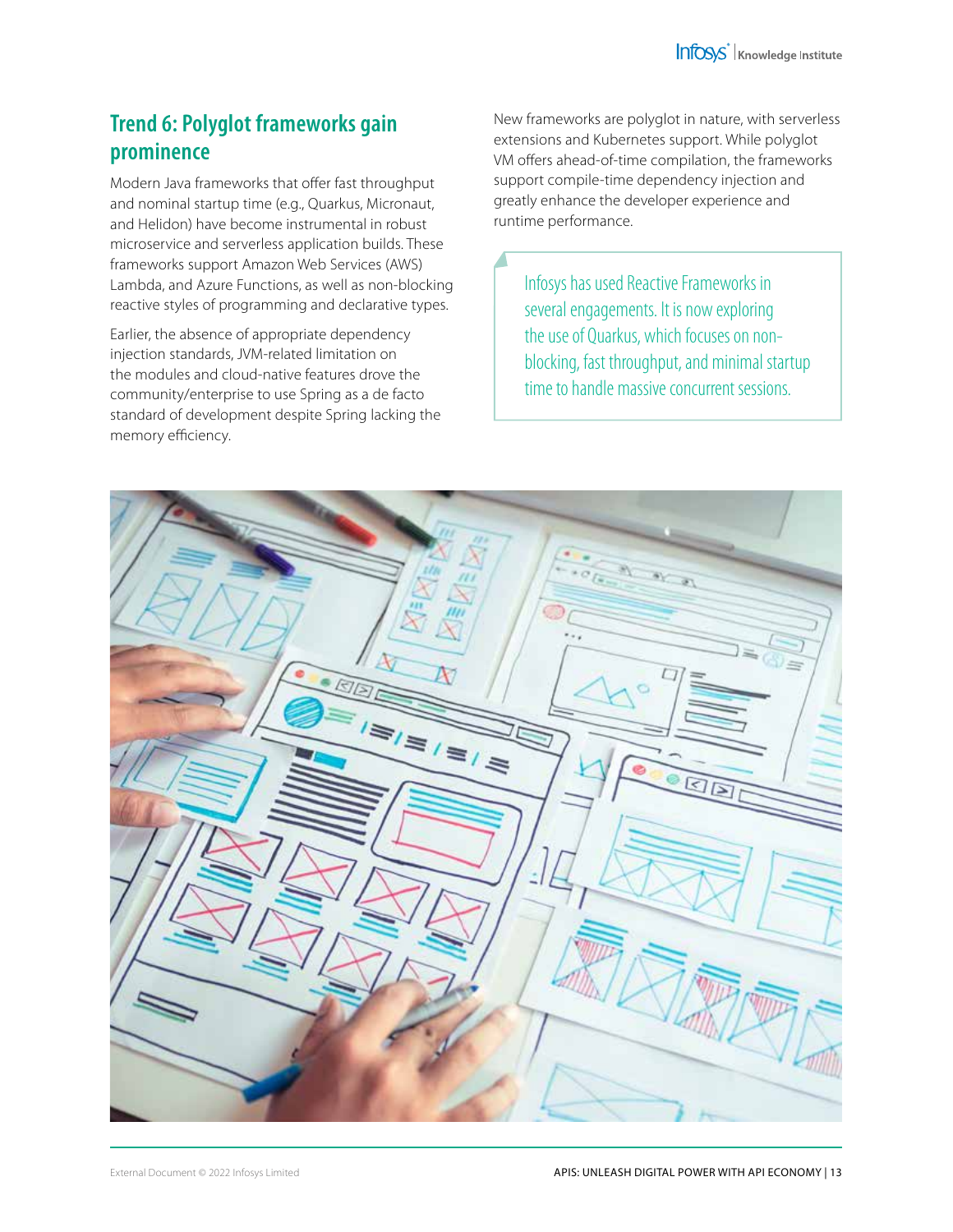<span id="page-13-0"></span>TOOLS



Many tools have already migrated or in the process of migrating to the cloud. They started with the integrated development environment (IDE) and evolved to DevSecOps, where security has advanced to the build phase that includes image scanning for Kubernetes containers. IDE transformation will consist of offline IDEs like Microsoft Visual Studio and Eclipse and their browser versions, Visual Studio Codespaces, and Codenvy. The cloud-hosted and browser-based IDEs make it easier for teams to collaborate and integrate with DevOps tools that are also hosted in the cloud. Similar is the case with security from the extensive use of open-source software and Docker images in Kubernetes. Security scanning has shifted ahead to the build and deployment phases, where third-party, open-source, software vulnerability scans and Kubernetes containers are carried out.

#### **Trend 7: Browser-based IDE and cloud workspaces proliferate**

In-browser IDEs help with mobility, portability, and better team-level collaboration. Efforts are underway to eliminate any system constraints. IDEs also possess AI-assisted intelliSense features that utilize the developer's current context and patterns based on thousands of highly rated open-source projects on GitHub. Thanks to increased cloud adoption, the browser-based IDEs such as Codespaces and Codenvy have gained traction.

Infosys is currently piloting cloud workspaces and in-browser IDEs with advanced in-built AI capabilities that enable rapid application development and enhance team productivity and collaboration.

#### **Trend 8: Cloud engineering using DevSecOps becomes a norm**

Agile methodology and microservices have triggered frequent builds and deployment. As a result, opensource components in the software and image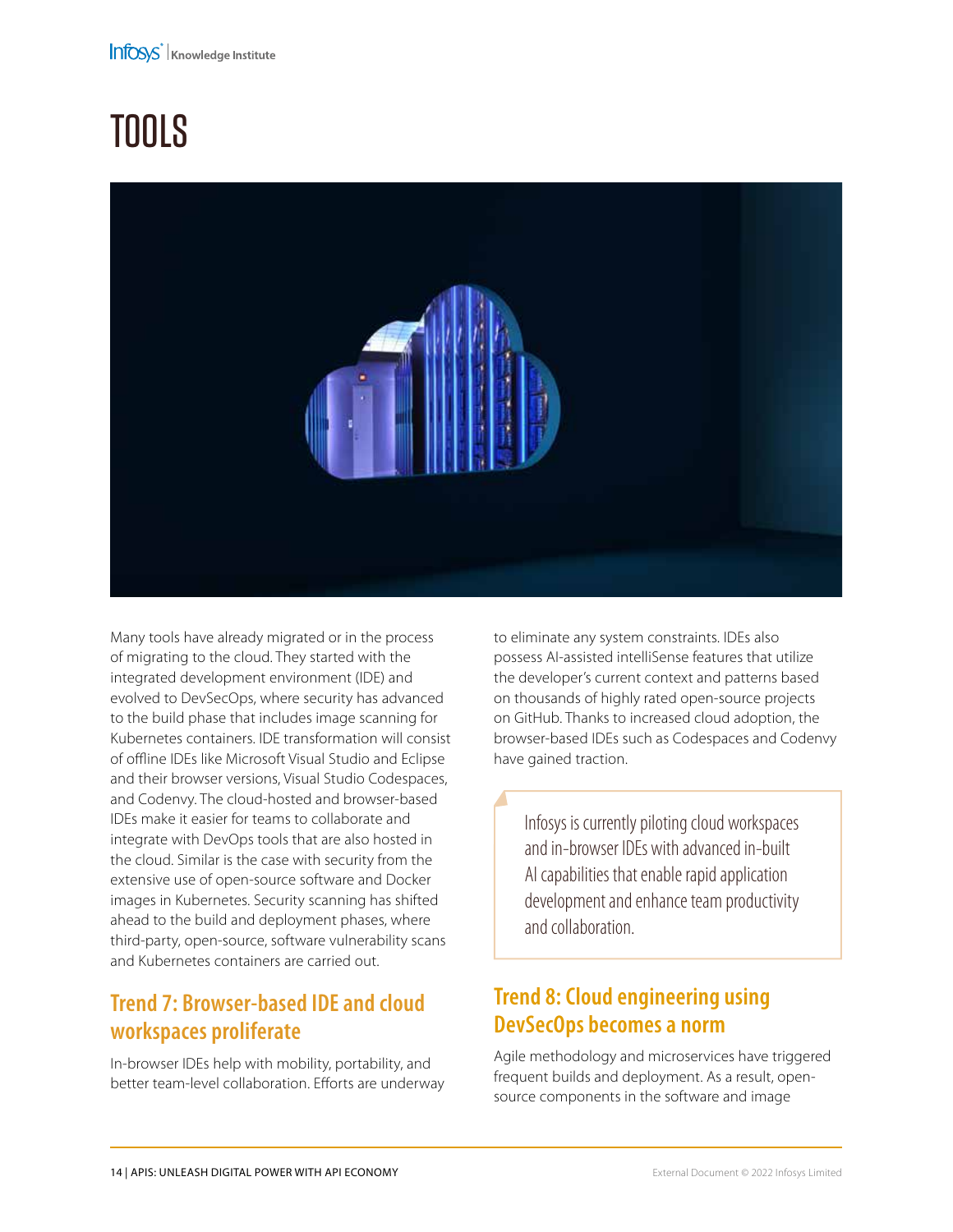containers deployed in Kubernetes clusters remain vulnerable. However, tools such as NeuVector make the "shift left" security to the build phase possible, and the scans occur at a faster pace.

The waterfall model and monoliths in the past did not require intensified security. But, as more companies switch to the cloud, security will move to the front of the line in the build phase. Moreover, companies will need to research the best tools available to analyze open-source software vulnerabilities and scan images deployed to Kubernetes.

A global company, in partnership with Infosys, implemented greenfield DevSecOps and onboarded over 120 applications across Java, .NET, and JS applications. As part of the project, they automated the build and deployment to production setup using pipeline-as-code with automated websecurity and vulnerability testing.

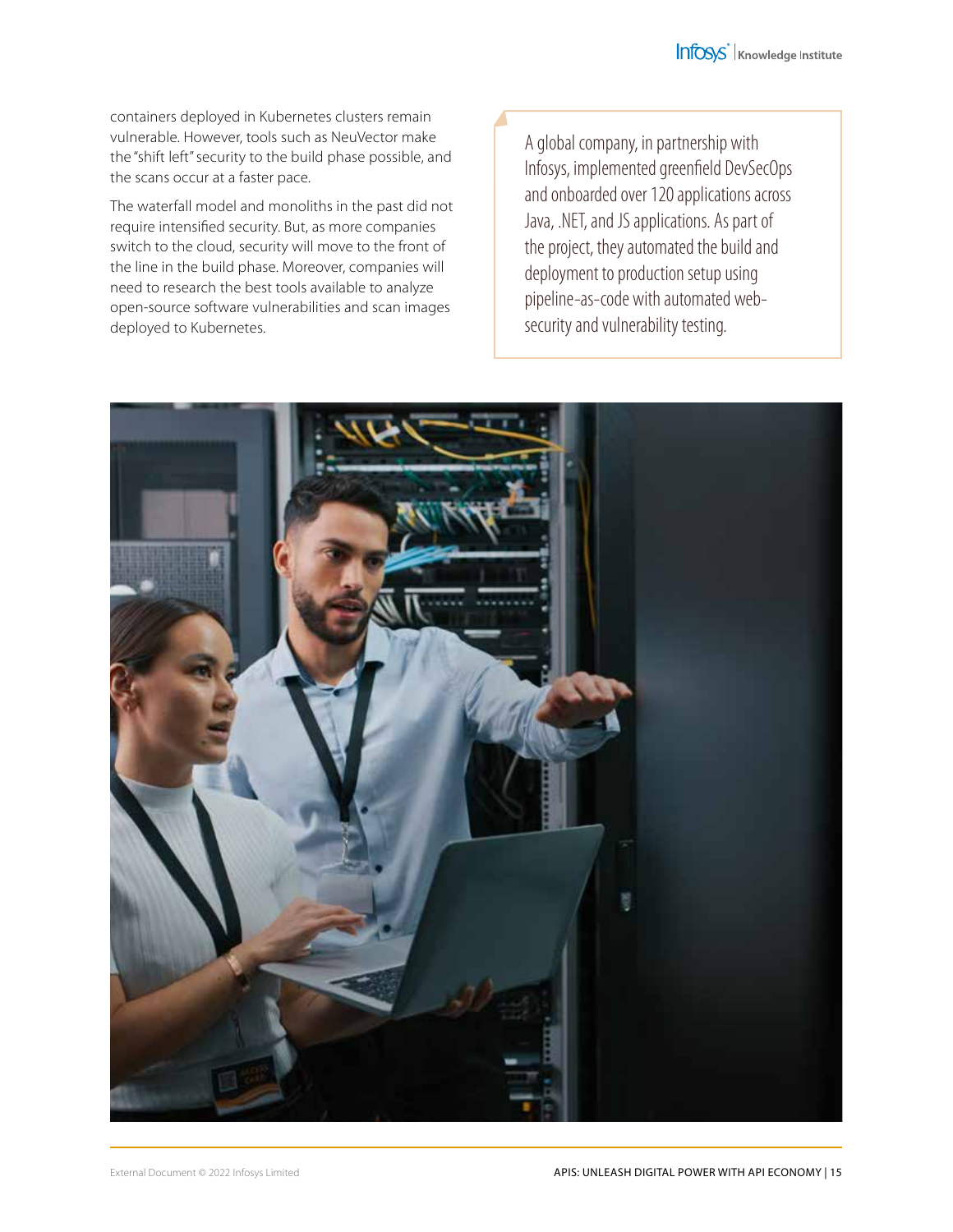## <span id="page-15-0"></span>API PLATFORMS



Over two-thirds of enterprises have adopted more than two public hyperscaler providers in addition to the on-premises data center that includes private cloud as its infrastructure strategy. Automation at all levels is the prevalent trend in platforms. It can be summarized as "<everything> as code," as every layer in the architecture is now scripted and stored in source control. Infrastructure has evolved to become more API-driven and scriptable, enabling to document, share, and discuss every intention as code.

#### **Trend 9: Complete API-driven infrastructure proves efficient in handling multiple cloud platforms**

In today's dynamic environment, API-driven infrastructure provides the ability to set up infrastructure in the cloud or on-premises with the use of programming languages and libraries. The adoption of Terraform and Ansible in the industry has fueled more APIs in the infrastructure as code. In the past, inefficient methods such as shell scripting involved significant manual efforts to set up a platform. All hyperscaler management console platforms now provide APIs to manage the infrastructure. For example, container orchestration, gateways, caching, and more will be stored, versioned, upgraded, and maintained as code.

Many hyperscalers have come up with multicloud management platforms, such as AWS Outpost, Azure Arc, and Google Anthos. These platforms provide APIs to manage, provision, and audit their hyperscaler infrastructure or on-premises infrastructure using Ansible, Terraform, Ballerina, Pulumi, and CloudFormation.

Most companies that work with the public cloud, Kubernetes, or photonic crystal fiber-based tools,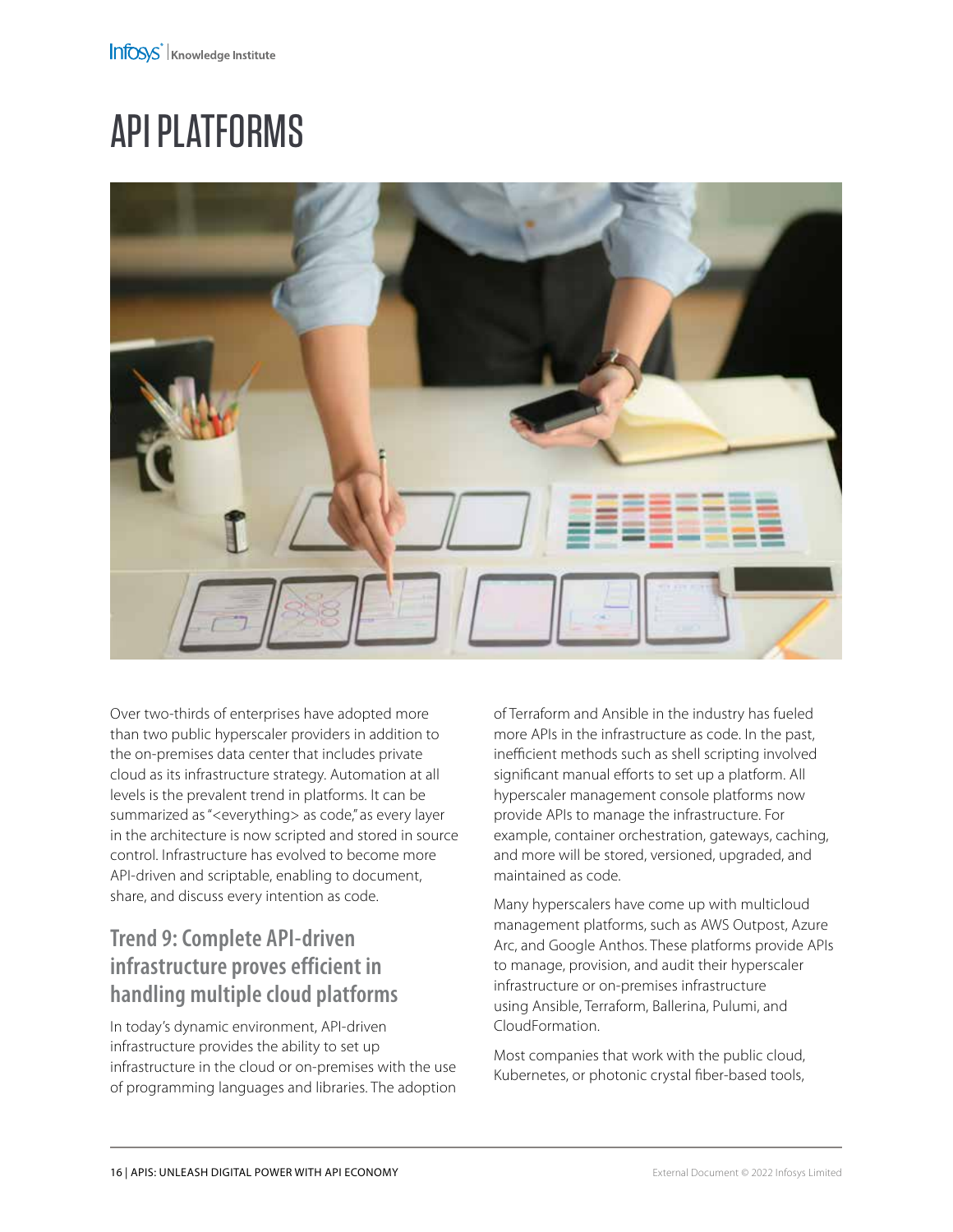use at least one infrastructure scripting language. This trend will further gain momentum, as tools and innovation are utilized appropriately to define entire data centers as code.

Infosys has built a multicloud environment management tool using open-source technologies and frameworks. The polycloud platform is powered using standard-based abstraction through API. This unified cloud management (single pane of glass) offers seamless control, provisions, and management of multiple clouds. It also minimizes vendor lock-in span. It enables easier workload migration across multiple clouds.

#### **Trend 10: Enterprises increasingly adopt API marketplace solutions**

The API marketplace platform solutions enable enterprises to integrate a single governance framework for multi-API gateways, and accelerate development with prebuild standard and domain APIs to expedite digital transformation.

API marketplaces are allowing businesses to aggregate APIs and create a space for developers to upload, distribute, and monetize APIs quickly. These marketplaces allow consumers to easily discover and implement APIs. The marketplace lists APIs based on categories and classifications which makes the discovery even easier. It also makes it easier to compare different APIs on several parameters such as costs, functionalities, endpoint etc.

Infosys has built One Cloud Marketplace and One Cloud Sandbox solutions to build a strong partner ecosystem. These solutions enable enterprises to experiment and innovate with multicloud deployment models and prebuild accelerators and industry standard APIs. They also offer benefits like API governance and automations, less lead time, better developer experience, and higher productivity. This helps enterprises achieve an API-first strategy with a product-centric approach.

#### **Trend 11: LCNC platforms accelerate API adoption**

LCNC platforms help integrate and automate workflows with little or no programming knowledge. These platforms support a wide range of out-of-box integration capabilities and connectors that can be built and deployed through drag-drop code features and configurations. These platforms enable customers to accelerate their API and microservices journey, either on-cloud or on-premises.

Infosys accelerators provide frameworks and solutions for integrations, microservice development, and API marketplace. Infosys has partnered with several vendors to use LCNC solutions for API delivery. These solutions implement microservice acceleration platforms and enable value proposition for the customer modernization journey.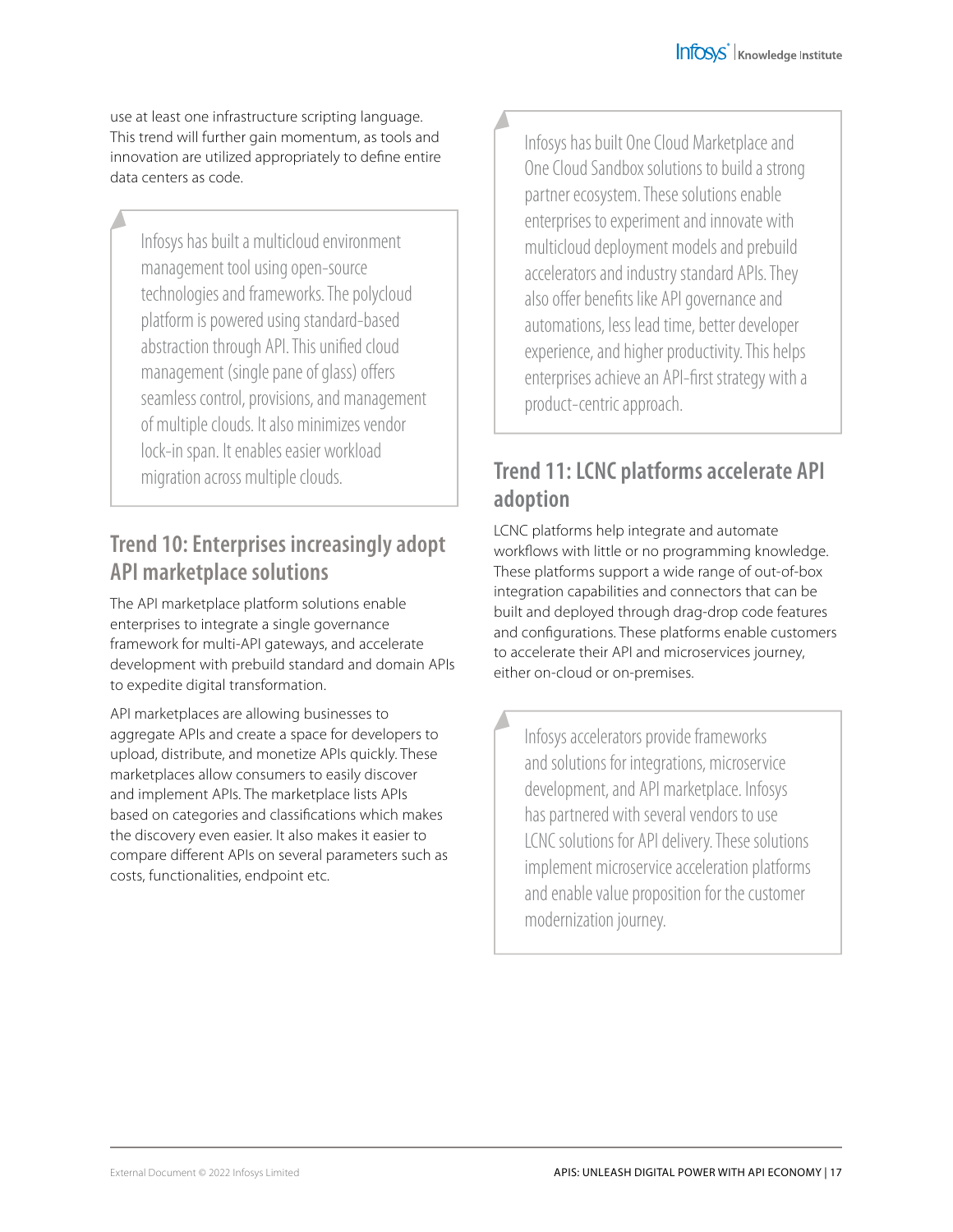### <span id="page-17-0"></span>**Glossary**

| Abbreviation/acronym | <b>Full-form</b>                                |
|----------------------|-------------------------------------------------|
| AI                   | Artificial intelligence                         |
| API                  | Application programming interface               |
| <b>CNCF</b>          | Cloud native computing foundation               |
| <b>DAPR</b>          | Distributed application runtime                 |
| DevOps               | Development and operations                      |
| DevSecOps            | Development, security, and operations           |
| gRPC                 | Google's remote procedure call                  |
| <b>HTTP</b>          | Hypertext transfer protocol                     |
| <b>IDE</b>           | Integrated development environment              |
| <b>JVM</b>           | Java virtual machine                            |
| <b>LCNC</b>          | low-code, no-code                               |
| ML                   | Machine learning                                |
| PaaS                 | Platform-as-a-service                           |
| REST                 | Representational state transfer                 |
| <b>SDLC</b>          | Software development life cycle                 |
| SOA                  | Service-oriented architecture                   |
| TCP/IP               | Transmission control protocol/Internet protocol |
| VM                   | Virtual machine                                 |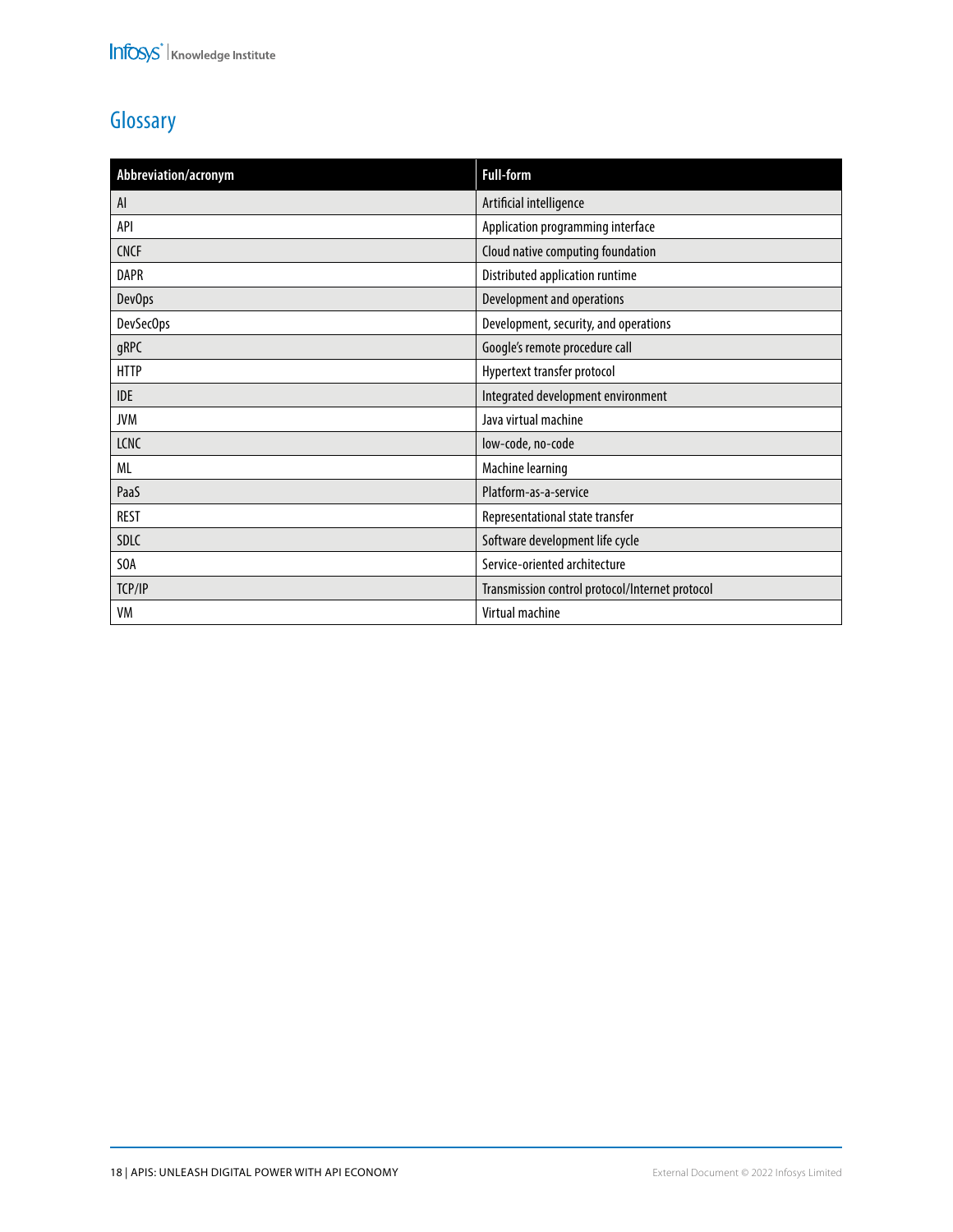$^{\circ}$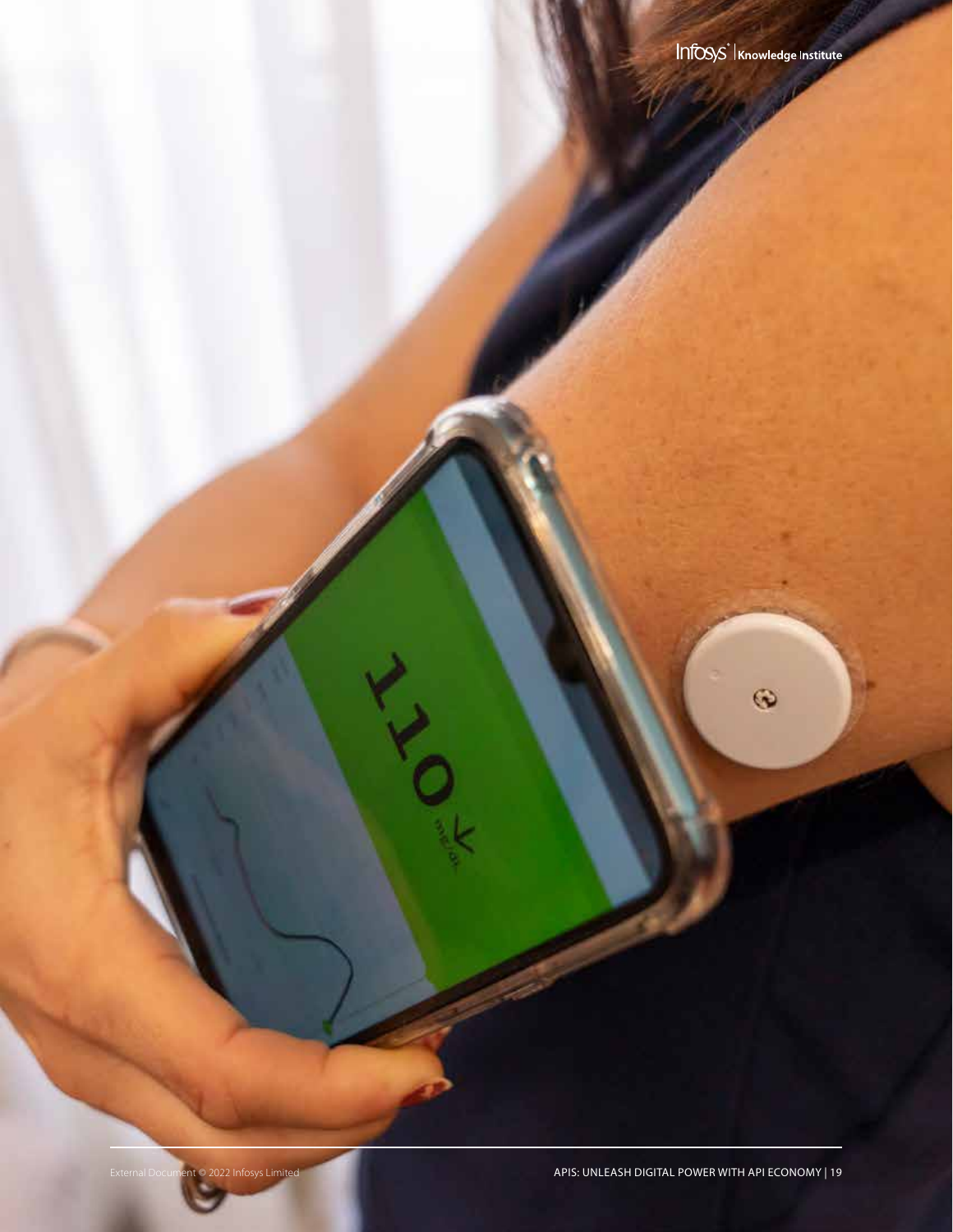#### <span id="page-19-0"></span>Advisory Council **Contributors**

**Mohammed Rafee Tarafdar** SVP and Chief Technology Officer **Dinesh Rao** EVP - Head Global Services - Enterprise Package Application Services **Srinivas Kamadi** SVP - Service Offering Head – Enterprise Integration & Services **Manas Kumar Sarkar** VP - Delivery Head – API Economy **Naresh Choudhary** VP - Reuse and Tools - Head, QLTY

**Anirban Ghosal Ajay N Allahbaksh Mohammedali Asadullah Charudatta Joshi Dinesh Nagabushanam Gaurav Sharma Kannan Narayanan Krishna Kanth B. N. Krishna Markande Krishnakumar V Mohammed Rafee Tarafdar Naresh Duddu Priyapravas Saurav Kanti Chandra Shreyash Subhash Mantri Suraj Nair Venkata Lakshminarayana Indraganti Vijay Kannan Vijayaraghavan Varadharajan Vineesh Thomas Devasia Vinod Sivashankaran Vishwanath Taware**

### Producers

#### **Ramesh N**

Infosys Knowledge Institute ramesh\_n03@infosys.com

#### **Abhinav Shrivastava**

Infosys Knowledge Institute abhinav.s08@infosys.com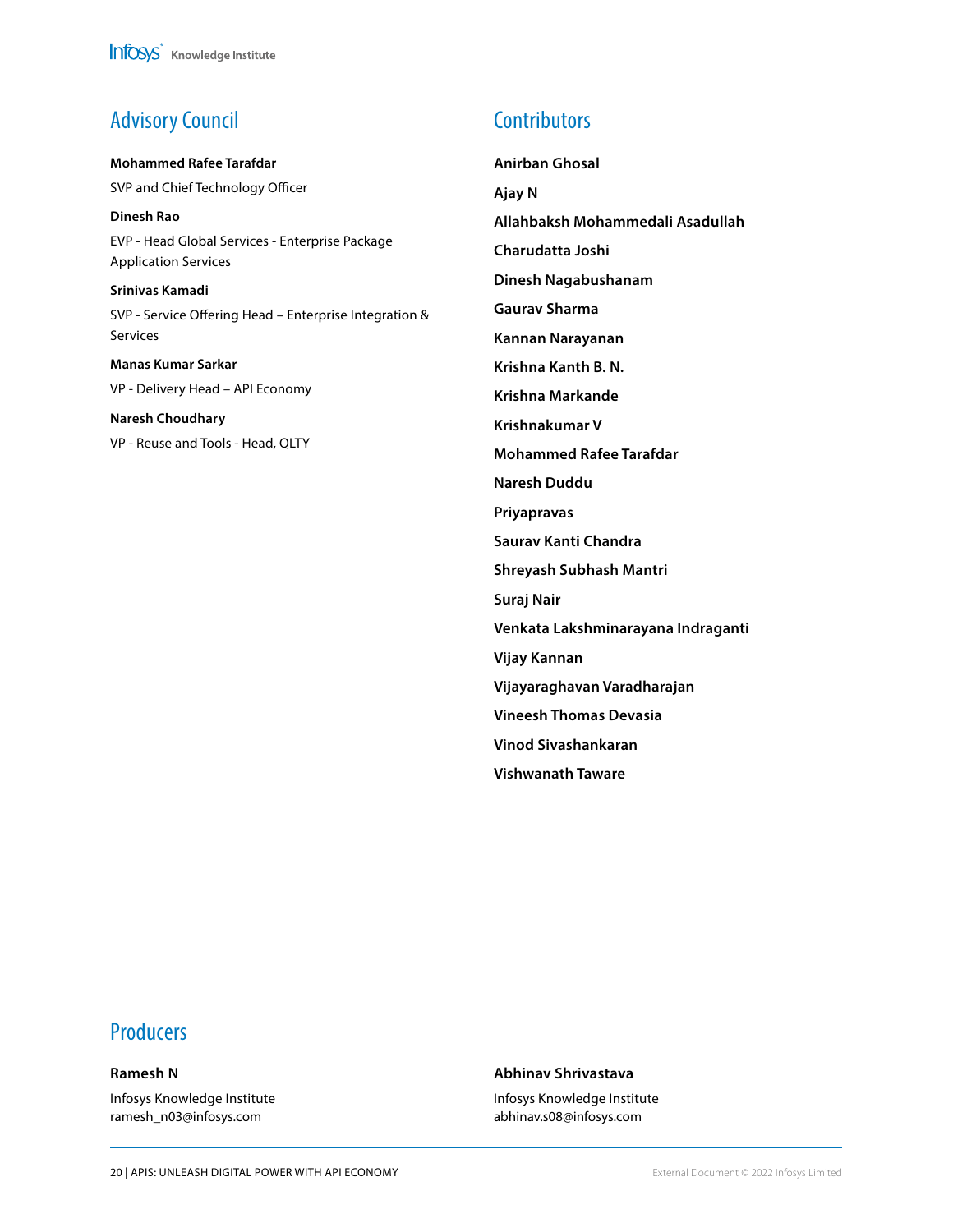Current account 1.297 Deposit account

> ⊙  $\odot$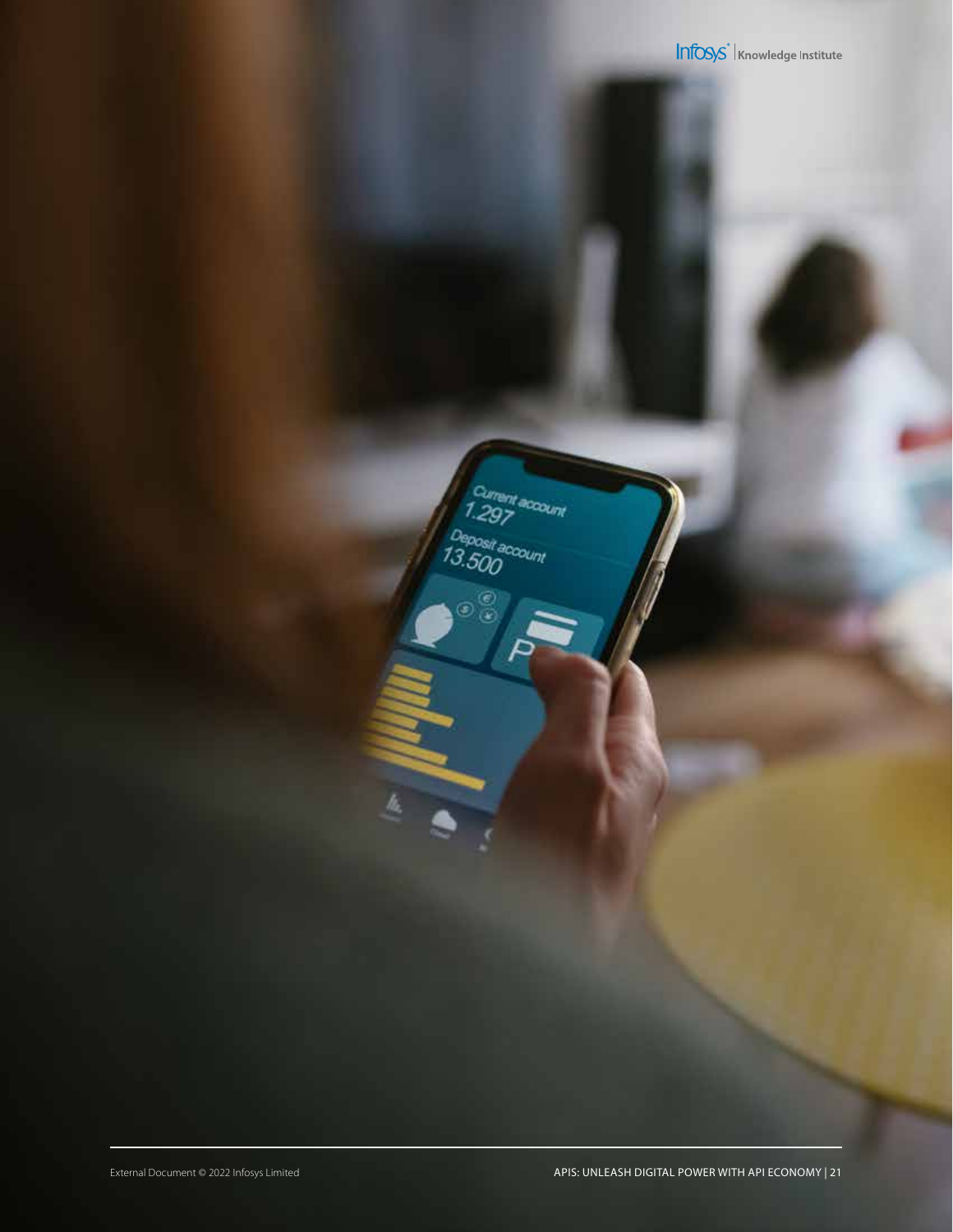|  | InfOSyS <sup>®</sup> Knowledge Institute |
|--|------------------------------------------|
|--|------------------------------------------|

Notes:

| $\overline{\phantom{0}}$ |
|--------------------------|
| $\sim$ 0.000 $\sim$      |
|                          |
| $\overline{\phantom{0}}$ |
|                          |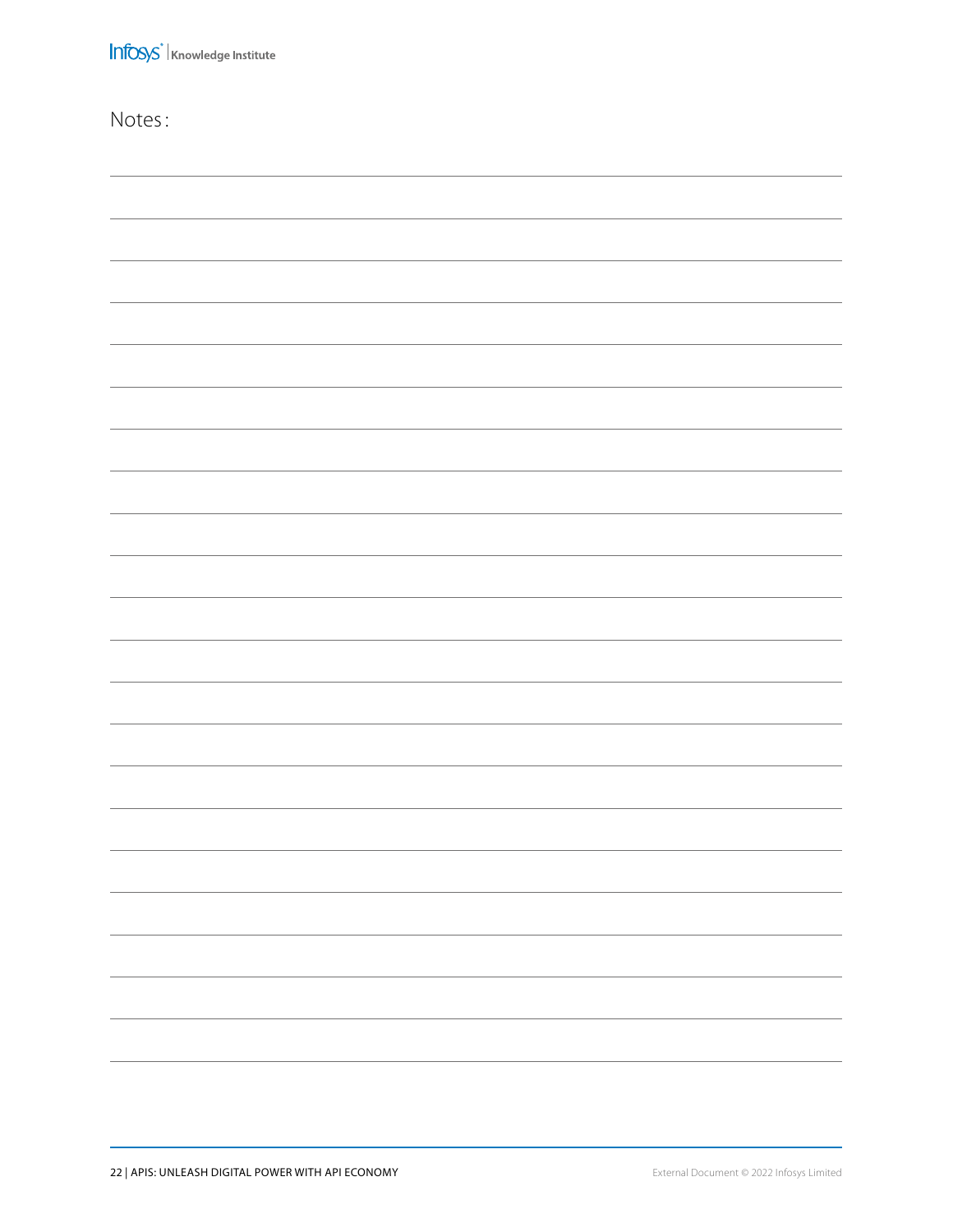

## About Infosys Knowledge Institute

The Infosys Knowledge Institute helps industry leaders develop a deeper understanding of business and technology trends through compelling thought leadership. Our researchers and subject matter experts provide a fact base that aids decision-making on critical business and technology issues.

To view our research, visit Infosys Knowledge Institute at [infosys.com/IKI](http://infosys.com/IKI) or email us at iki@infosys.com.